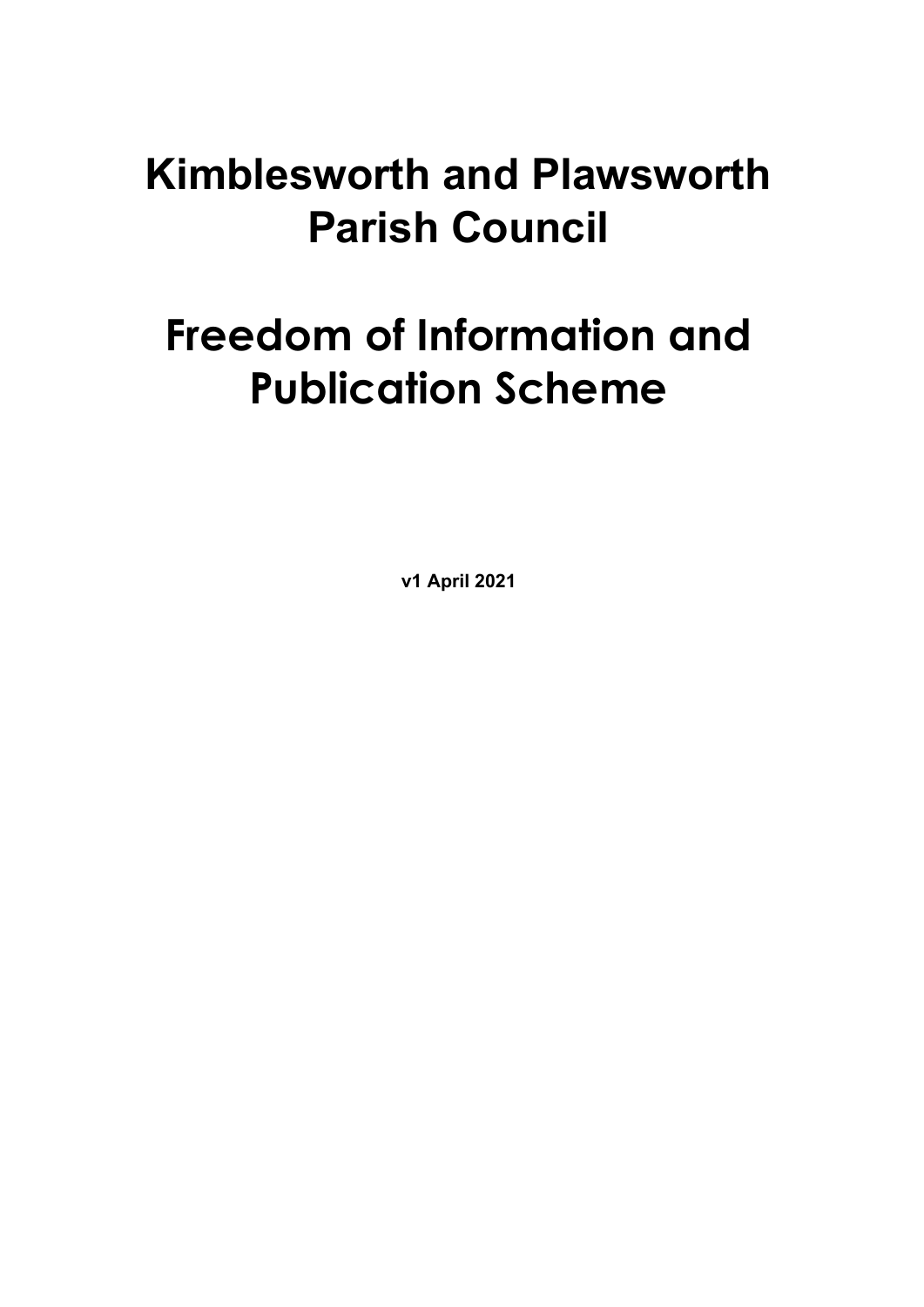## **Introduction**

Under the Freedom of Information Act it is the duty of every public authority to adopt and maintain a publication scheme. The Information Commissioner's Office (ICO) changed the emphasis in the approval and operation of publication schemes to a generic model which has been adopted and is now operated by Kimblesworth and Plawsworth Parish Council (KPPC).

## **Freedom of Information**

The scheme commits KPPC:

- To proactively publish or otherwise make available as a matter of routine, information, including environmental information, which is held by the authority and falls within the classifications below.
- To specify the information which is held by the authority and falls within the classifications below.
- To proactively publish or otherwise make available as a matter of routine, information in line with the statements contained within this scheme.
- To produce and publish the methods by which the specific information is made routinely available so that it can be easily identified and accessed by members of the public.
- To review and update on a regular basis the information the authority makes available under this scheme.
- To produce a schedule of any fees charged for access to information which is made proactively available.
- To make this publication scheme available to the public.
- To publish any dataset held by the authority that has been requested, and any updated versions it holds, unless the authority is satisfied that it is not appropriate to do so; to publish the dataset, where reasonably practicable, in an electronic form that is capable of re-use; and, if any information in the dataset is a relevant copyright work and the public authority is the only owner, to make the information available for re-use under the terms of the Re-use of Public Sector Information Regulations 2015, if they apply, and otherwise under the terms of the Freedom of Information Act section 19.

The term 'dataset' is defined in section 11(5) of the Freedom of Information Act.

The term 'relevant copyright work' is defined in section 19(8) of that Act.

#### **Manner of Publication**

The Parish Council feels it is important that all sections of the community can access the council's information, and systems are in place to make the listed information available to the public as easily as possible.

- Where possible, information has been placed on the Parish Council website at www.kimblesworthandplawsworthparishcouncil.co.uk
- Where this is not possible the information is available from the Parish Clerk and/or paper copies can be sent through the post.
- In exceptional circumstances some information may be available only by viewing in person. Where this manner is specified, contact details will be provided. An appointment to view the information will be arranged within a reasonable timescale.
- Information will be provided in the language in which it is held or in such other language that is legally required. Where an authority is legally required to translate any information, it will do so.
- Obligations under disability and discrimination legislation and any other legislation to provide information in other forms and formats will be adhered to when providing information in accordance with this scheme.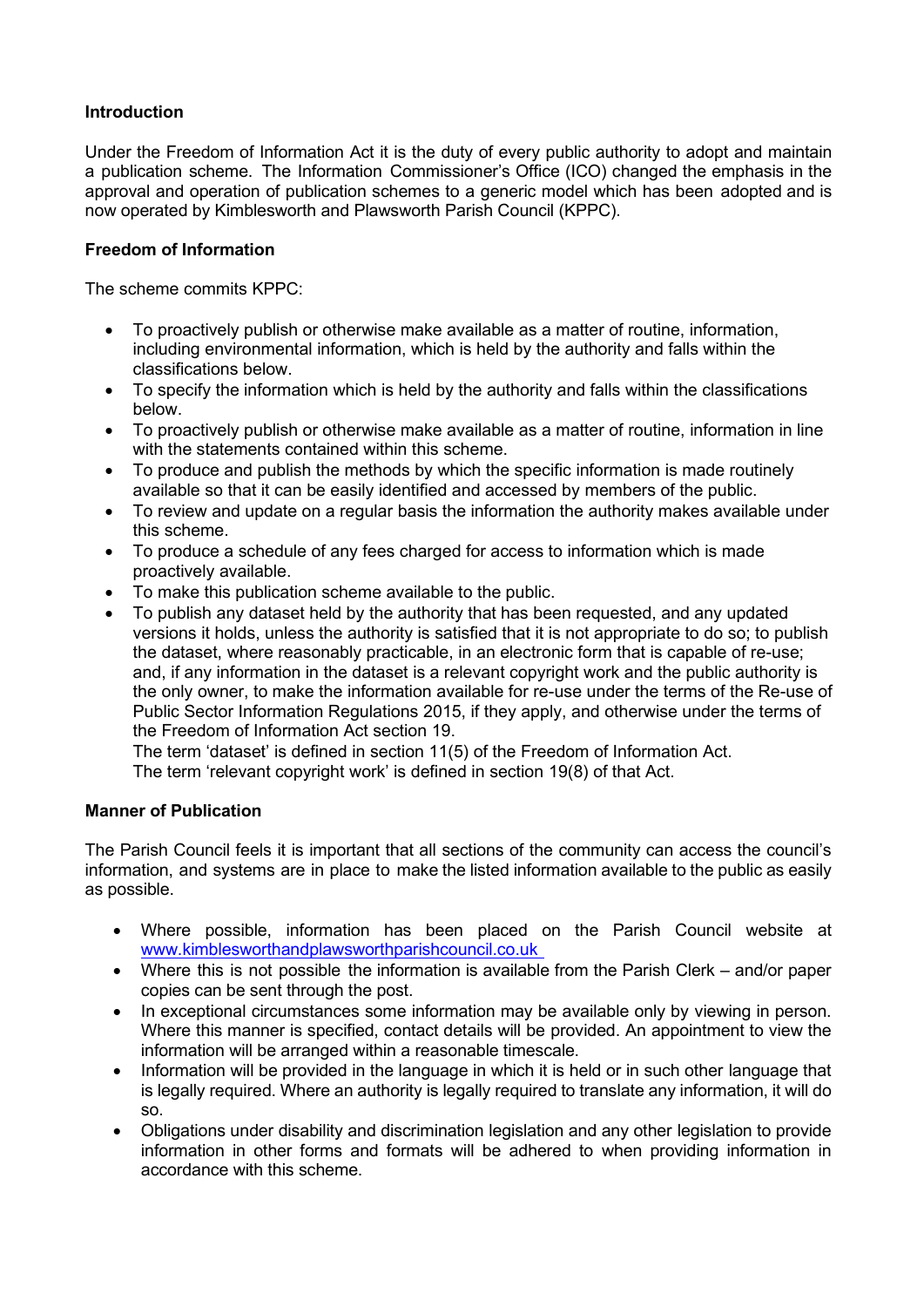## **Information available from Kimblesworth and Plawsworth Parish Council under the publication scheme**

| Information to be published                                                                                                                                                                                                    | How the information can be<br>obtained      | Cost                                  |  |
|--------------------------------------------------------------------------------------------------------------------------------------------------------------------------------------------------------------------------------|---------------------------------------------|---------------------------------------|--|
| Class1 - Who we are and what we do<br>(Organisational information, structures, locations and contacts) This will be current information only                                                                                   |                                             |                                       |  |
| Who's who on the Council and its Committees/Working groups                                                                                                                                                                     | Website<br>Hard copy - contact Parish Clerk | Free<br>10p per page<br>plus postage* |  |
| Contact details for Parish Clerk and Council members                                                                                                                                                                           | Website<br>Hard copy - contact Parish Clerk | Free<br>10p per page<br>plus postage* |  |
| <b>Staffing structure</b>                                                                                                                                                                                                      | Website<br>Hard copy - contact Parish Clerk | Free<br>10p per page<br>plus postage* |  |
| Class 2 - What we spend and how we spend it<br>(Financial information relating to projected and actual income and expenditure, procurement, contracts and financial audit)<br>Current and previous financial year as a minimum |                                             |                                       |  |
| Annual return form and report by auditor                                                                                                                                                                                       | Website<br>Hard copy – contact Parish Clerk | Free<br>10p per page<br>plus postage* |  |
| Finalised and agreed budget                                                                                                                                                                                                    | Website<br>Hard copy - contact Parish Clerk | Free<br>10p per page<br>plus postage* |  |
| Precept request                                                                                                                                                                                                                | Hard copy - contact Parish Clerk            | 10p per page<br>plus postage*         |  |
| Standing Orders (covering finance) and Financial Regulations                                                                                                                                                                   | Website<br>Hard copy - contact Parish Clerk | Free<br>10p per page<br>plus postage* |  |
| Grants given and received                                                                                                                                                                                                      | Hard copy - contact Parish Clerk            | 10p per page<br>plus postage*         |  |
| List of current contracts awarded and value of contract                                                                                                                                                                        | Hard copy – contact Parish Clerk            | 10p per page<br>plus postage*         |  |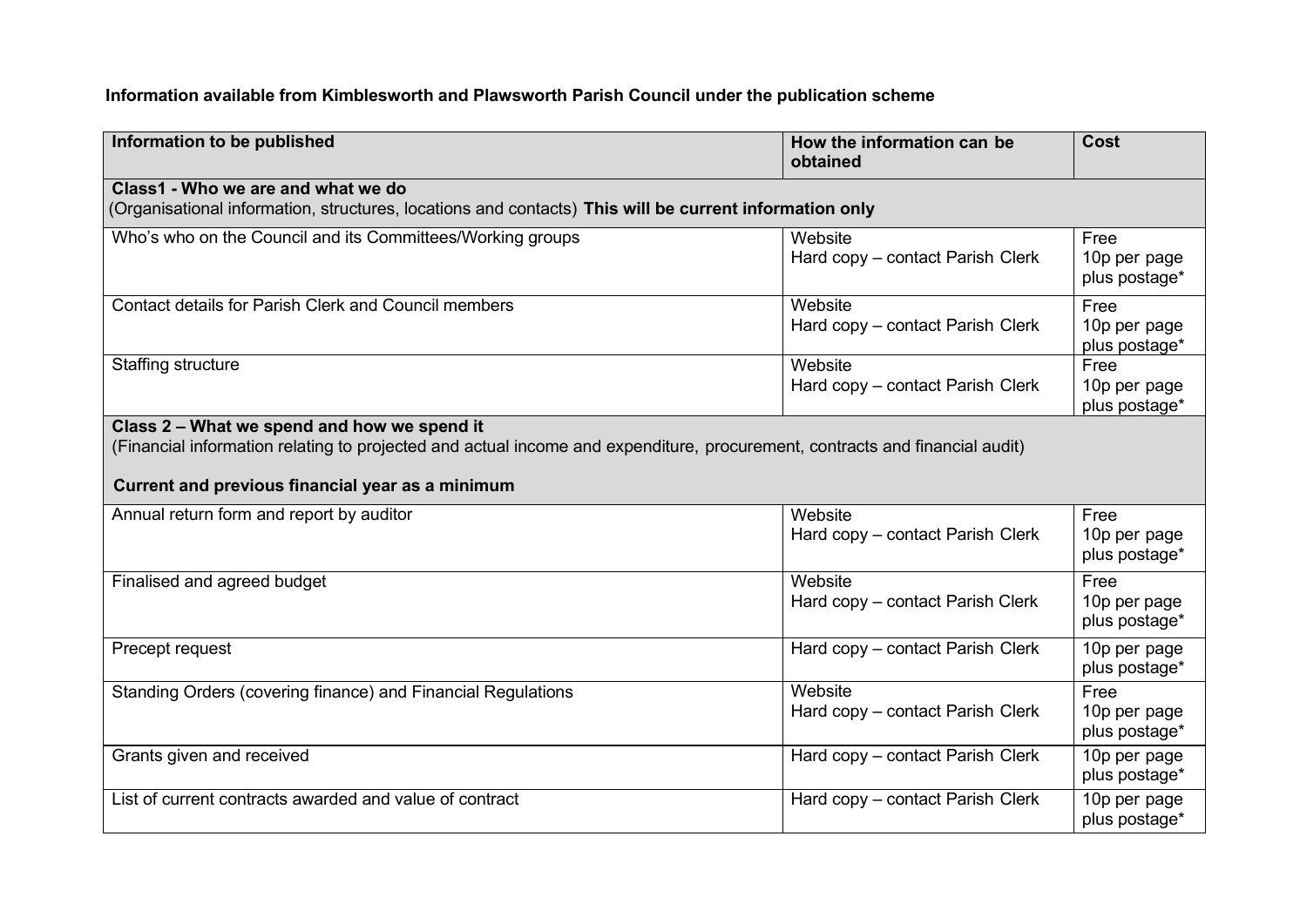| Class 3 – What our priorities are and how we are doing                                              |                                  |               |  |
|-----------------------------------------------------------------------------------------------------|----------------------------------|---------------|--|
| (Strategies and plans, performance indicators, audits, inspections and reviews)                     |                                  |               |  |
| Annual Report to Parish Meeting                                                                     | Website                          | Free          |  |
|                                                                                                     | Hard copy – contact Parish Clerk | 10p per page  |  |
|                                                                                                     |                                  | plus postage* |  |
| Class 4 – How we make decisions                                                                     |                                  |               |  |
| (Decision making processes and records of decisions) Current and previous council year as a minimum |                                  |               |  |
| Timetable of meetings (Council, any committee/sub-committee meetings and parish                     | Website                          | Free          |  |
| meetings)                                                                                           | Hard copy – contact Parish Clerk | 10p per page  |  |
|                                                                                                     |                                  | plus postage* |  |
| Agendas of meetings (as above)                                                                      | Website                          | Free          |  |
|                                                                                                     | Hard copy – contact Parish Clerk | 10p per page  |  |
|                                                                                                     |                                  | plus postage* |  |
| Minutes of meetings (as above) – note, this will exclude information that is                        | Website                          | Free          |  |
| properly regarded as private to the meeting.                                                        | Hard copy - contact Parish Clerk | 10p per page  |  |
|                                                                                                     |                                  | plus postage* |  |
| Reports presented to council meetings – note, this will exclude information that is                 | Hard copy – contact Parish Clerk | 10p per page  |  |
| properly regarded as private to the meeting.                                                        |                                  | plus postage* |  |
|                                                                                                     |                                  |               |  |
| Responses to consultation papers                                                                    | Hard copy – contact Parish Clerk | 10p per page  |  |
|                                                                                                     |                                  | plus postage* |  |
|                                                                                                     |                                  |               |  |
| Responses to planning applications                                                                  | Hard copy – contact Parish Clerk | 10p per page  |  |
|                                                                                                     |                                  | plus postage* |  |
|                                                                                                     |                                  |               |  |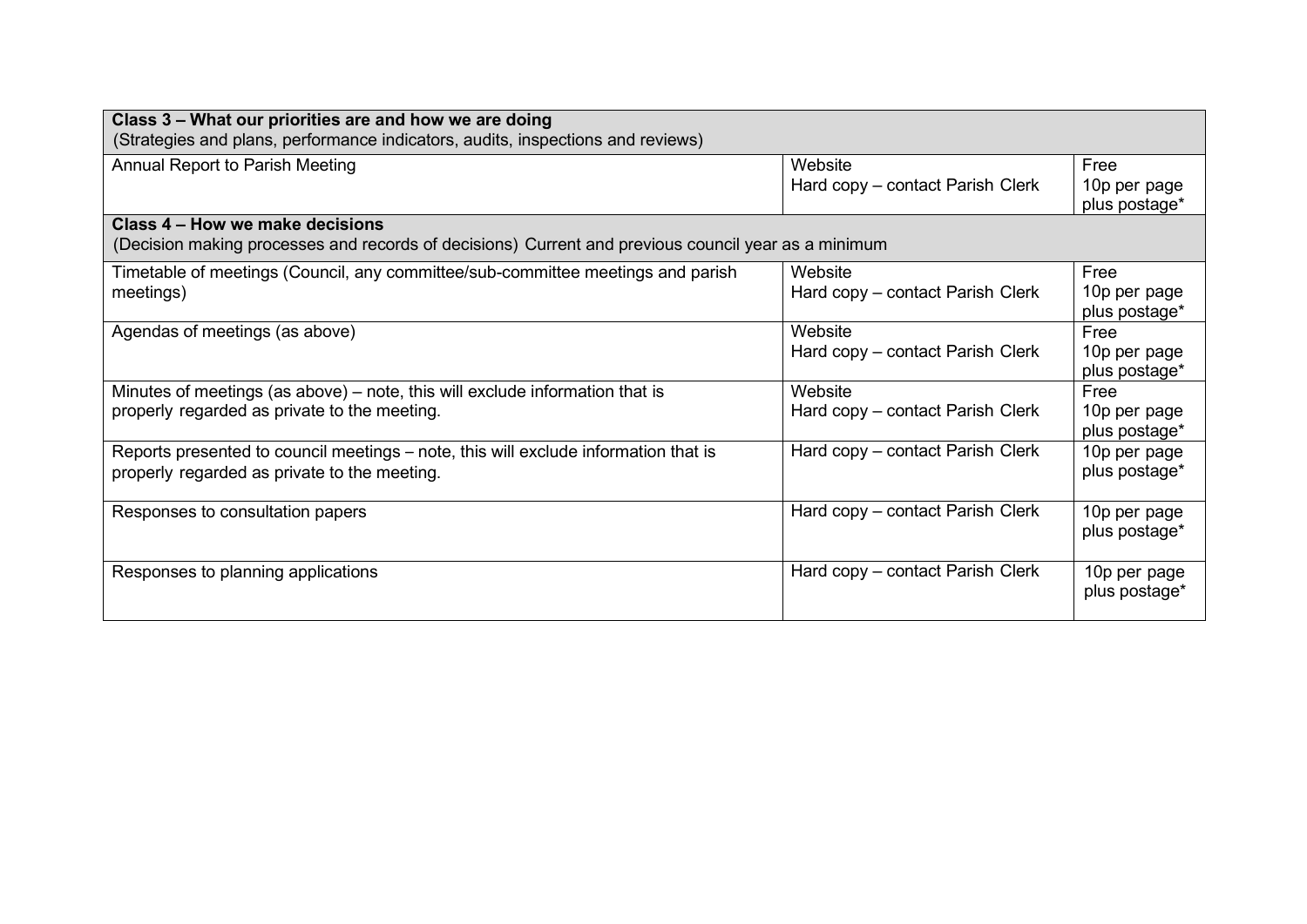| Class 5 - Our policies and procedures                                                                 |                                             |                      |  |  |
|-------------------------------------------------------------------------------------------------------|---------------------------------------------|----------------------|--|--|
| (Current written protocols, policies and procedures for delivering our services and responsibilities) |                                             |                      |  |  |
|                                                                                                       |                                             |                      |  |  |
| This will be current information only.                                                                |                                             |                      |  |  |
| Policies and procedures for the conduct of council business:                                          | Website<br>Hard copy - contact Parish Clerk | Free<br>10p per page |  |  |
| <b>Standing Orders (covering procedures)</b>                                                          |                                             | plus postage*        |  |  |
| Delegated Scheme                                                                                      |                                             |                      |  |  |
| Code of Conduct                                                                                       |                                             |                      |  |  |
| <b>Complaints Procedure</b><br>$\bullet$                                                              |                                             |                      |  |  |
| <b>Disciplinary Procedure</b>                                                                         |                                             |                      |  |  |
| <b>Grievance Procedure</b>                                                                            |                                             |                      |  |  |
| <b>Public Participation Policy</b>                                                                    |                                             |                      |  |  |
| <b>Grants and Donations Policy</b><br>$\bullet$                                                       |                                             |                      |  |  |
| <b>Equal Opportunities Policy</b>                                                                     |                                             |                      |  |  |
| <b>Health and Safety Policy</b>                                                                       |                                             |                      |  |  |
| <b>Memorial Bench Policy</b>                                                                          |                                             |                      |  |  |
| <b>Risk Register</b><br>$\bullet$                                                                     |                                             |                      |  |  |
| Document Retention and Disposal Policy                                                                |                                             |                      |  |  |
| Information and Data Protection Policy                                                                |                                             |                      |  |  |
| Social Media Policy for Councillors                                                                   |                                             |                      |  |  |
|                                                                                                       |                                             |                      |  |  |
|                                                                                                       |                                             |                      |  |  |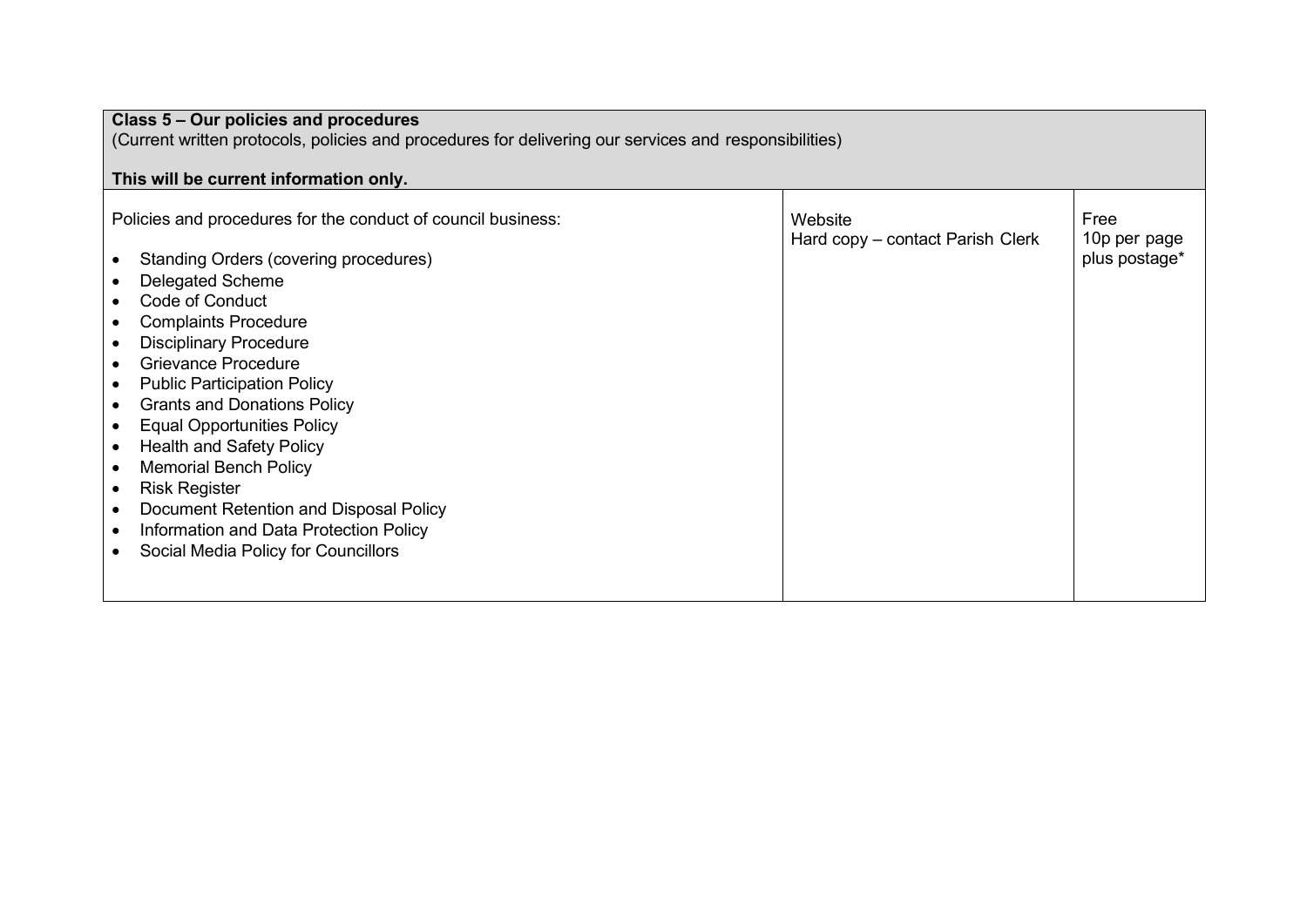| Class 6 – Lists and Registers                                                                                                  |                                             |                                       |  |
|--------------------------------------------------------------------------------------------------------------------------------|---------------------------------------------|---------------------------------------|--|
| This will be currently maintained lists and registers only.                                                                    |                                             |                                       |  |
| <b>Assets Register</b>                                                                                                         | Website<br>Hard copy - contact Parish Clerk | Free<br>10p per page<br>plus postage* |  |
| Register of members' interests                                                                                                 | Website<br>Hard copy - contact Parish Clerk | Free<br>10p per page<br>plus postage* |  |
| Class 7 - The services we offer                                                                                                |                                             |                                       |  |
| (Information about the services we offer, including leaflets, guidance and newsletters produced for the public and businesses) |                                             |                                       |  |
| This will be current information only.                                                                                         |                                             |                                       |  |
| Allotments                                                                                                                     | Website                                     | Free                                  |  |
|                                                                                                                                | Hard copy – contact Parish Clerk            | 10p per copy<br>plus postage*         |  |
| <b>Playing field</b>                                                                                                           | Website                                     | Free                                  |  |
|                                                                                                                                | Hard copy – contact Parish Clerk            | 10p per copy<br>plus postage*         |  |
| Seating and litter (and salt) bins                                                                                             | Website                                     | Free                                  |  |
|                                                                                                                                | Hard copy - contact Parish Clerk            | 10p per copy<br>plus postage*         |  |
| A summary of services for which the council is entitled to recover a fee, together with                                        | Website                                     | Free                                  |  |
| those fees.                                                                                                                    | Hard copy - contact Parish Clerk            | 10p per copy<br>plus postage*         |  |